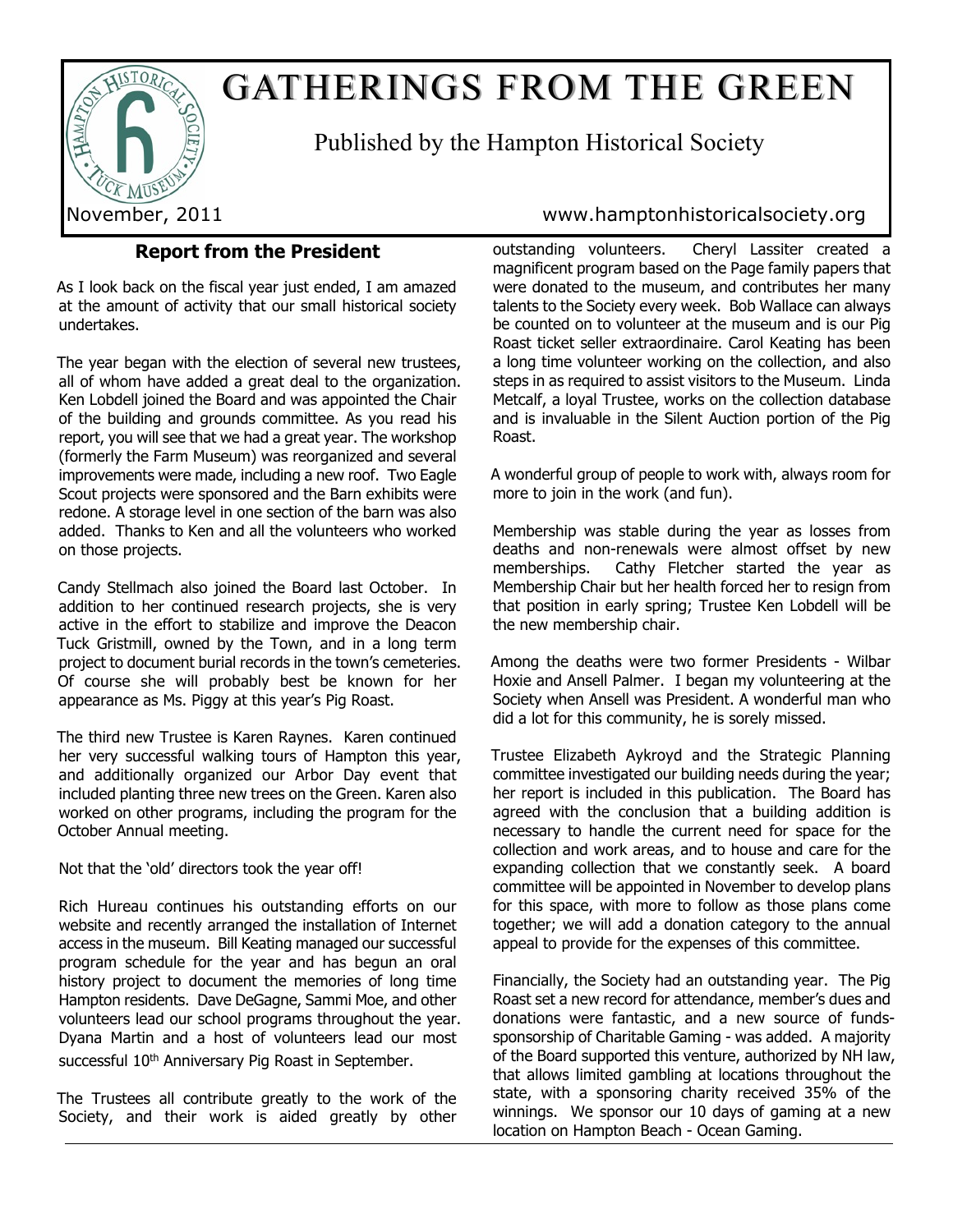We didn't spend all that we took in; while we have not formally acted, I believe there is a consensus on the Board that some of our accumulated funds will be used for the building addition. We did continue to invest in the buildings by doing all necessary maintenance (that time allowed), and we invested in technology by upgrading computers and software. We also donated a small amount to the Town Clock restoration project being lead by Cliff Pratt, Bud Desrochers, and Harvey Webber.

While not a specific part of our mission, there are many groups in town that we as individuals support that make Hampton a better place to live. The clock project and the efforts to preserve the Gristmill are two examples of such work. In this newsletter we also have small articles on two other activities - the Hampton Arts Network and a group working on fundraising for the balance of the monies needed for the preservation easement for the Batchelder Farm on Exeter Road. I hope you will support those efforts.

My thanks to all of our volunteers, Trustees and members for a great year. Let's continue in 2012!

Ben Moore, President

# **Building and Grounds Report**

 The Tuck Museum building and grounds have experienced many changes and improvements during the last 12 months, thanks to an active team of museum members with many talents. Last fall, we continued with the Monday Morning work party consisting of Ben Moore, Dave DeGagne, Doug Aykroyd, and Ken Lobdell. During our short work sessions, much was accomplished. Leavitt Barn exhibits were rearranged, freeing up needed floor space. Many ideas and suggestions were reviewed, resulting in the C.S.Toppan Buckboard being hoisted into a loft area, fastening the ice sled onto a wall, building a wooden floor over the dairy display for storing of farm implements, moving the duck hunting boat onto a wall, and other smaller changes. Today, the museum has plenty of floor space, easing education tours and use for the pig roast silent auction.

Another building receiving our attention is the old work shop. During the barn construction, it was used for storing of materials and supplies. However, the barn is finished and it was time to rearrange the workshop and make it usable for other projects again. Over the course of one month, wood was sorted and restacked, surplus furniture identified and disposed of, and a general cleaning was done. Several museum artifacts were uncovered that were unknown and are now on the 2012 to-do list. A new side entry door was installed, replacing a rotted and rusting door. The workshop now has a clear open space, used for the pig roast and most recently a turn-around area for an Eagle

Scout Project. Lastly, a new roof was installed in September thanks to coordination by Ben Moore. This should be the last of the major building costs for awhile.

The grounds have seen a few changes as well. Most notable are a new walkway on the Park Ave entrance side. Eagle Scout candidate Steven Hurley of Troop 377 removed two broken concrete paths and replaced them with a well-designed brick paver style walkway with landscaping. The design is similar to our other walkways and continues a tradition of free projects built by Hampton's local scouting community.

Another change in progress on the museum's main entrance

is the installation of a wheelchair ramp by Eagle Scout Candidate Ryan Lamers of Troop 177. Ryan's plan involves removing the existing steps from the parking area, and installing a combination brick paver and wooden



ramp starting near the Fire Museum entrance and ending at the main door (with new landscaping). Both projects are major accomplishments benefiting Tuck Museum.

Next year will bring more projects. We have a small list started and appreciate any help offered.

Ken Lobdell, Chair

# **Executive Director's Annual Report**

Inside and out, the Tuck Museum has seen many changes in 2010-2011 thanks to the hard work of many volunteers. The topics will be covered in depth in the committee reports, so this will give a brief overview of the activity that comes out of 40 Park Ave.

Last fall work started on the barn/workshop project. The workshop was reorganized top to bottom as the attic was cleared out and some of the contents assimilated into the Barn collection. In the barn the larger items were suspended from the walls, rafters, and loft (come and see for yourselves). Photos and cataloguing were done as the exhibits were installed. As a result, we have workspace for large projects, and the barn has new exhibits with lots of floor space for all our activities.

Our buildings have never looked better thanks to the leadership of **Ken Lobdell**. We continued with our window replacement program and roofed the workshop. The museum has benefitted by two Eagle Scout projects – Steven Hurley from Troop 377 replaced the cracked cement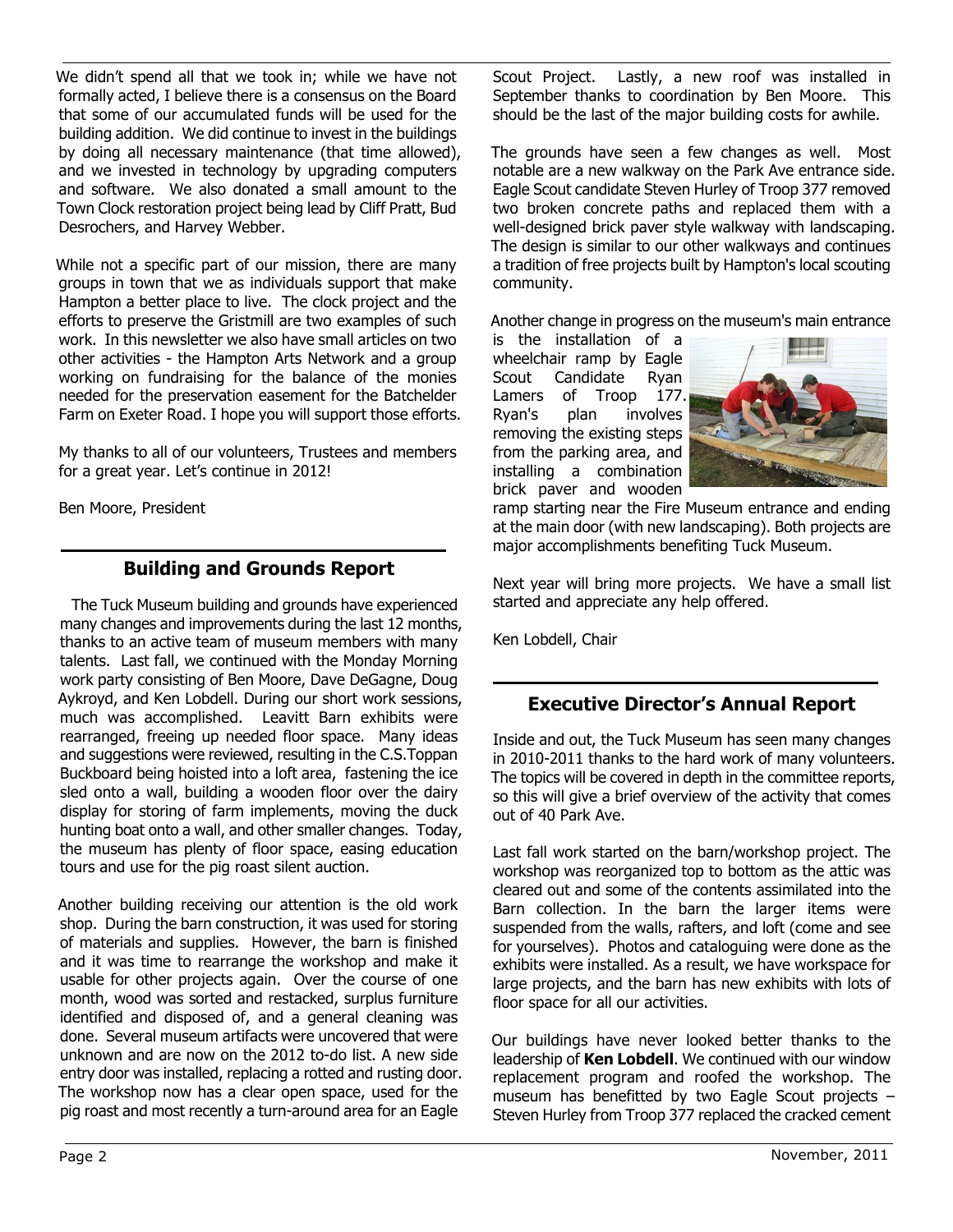sidewalks and installed brick sidewalks from the street to the porch and side door. Currently in progress is a handicap ramp to the main entrance, coordinated by Ryan Lamers from Troop 177.

The grounds have been improved with the addition of three trees, thanks to a grant secured through the Rye Driftwood Garden Club by **Karen Raynes**. She also coordinated an Arbor Day event, which received help from the Hampton Arts Network and the State Department of Transportation and UNH Cooperative Extension Service.



New exhibits were installed using the Page/Cole family material; the Charles Henry Turner room was established, featuring paintings and furniture from his Hampton homestead. New artwork is on display in the front hallway. **Cheryl Lassiter, Candy Stellmach,** and **Elizabeth Aykroyd** worked on these projects. Some of our lovely Civil War era dresses were on exhibition thanks to **Ann Carnaby**.

**Bill Keating** has been the lead in the oral history project coordinated between the HHS, Congregational Church, and the Lane Library, and last winter provided an exhibit for the 100<sup>th</sup> anniversary celebration of the library.

Two publications relating to Hampton's history were completed this year. **Cheryl Lassiter** wrote *A Page Out of History: A Hampton Woman in the Needletrades 1859- 1869* and **Elly Becotte** researched John Greenleaf Whittier's Hampton connection and wrote *John Greenleaf Whittier in Hampton-Poems from a Place of Beautiful Pines.*

The clothing room was reorganized after its 2010 renovation thanks to **Biff Eaton**. Clothing and accessories have been catalogued, and Biff worked wonders in cleaning our children's clothing collection, as well as doing gardening duty.

We met with Kevin Skarupa, weatherman from Channel 9, on a project, *Storms that Changed New Hampshire.* Now we are involved with teacher and film maker Joshua Silveria with his documentary on salt marsh farming.

At the 2010 annual meeting, \$5,000 was donated by H. Alfred Casassa, celebrating his 50 years of law practice in Hampton. With this donation, two outdoor all-weather sign holders were purchased. One will be placed next to the front entrance on the completion of the Eagle Scout project, and the other sign out by Viking Rock. This is all part of our "way-finding" project, moving visitors around the

museum and grounds.

School programs were coordinated by **Sammi Moe**. **Dave DeGagne** and **Maggie Genieris** have become well known as the "Ox Cart Man" and his wife. They are the primary players, but it takes the work of many volunteers to run the various programs we have for students at the museum, in the schools, and at Pine Grove Cemetery.

We had three successful walking tours featuring Hampton Center– each with a different route and focus. These have been developed by board member **Karen Raynes** and are highly popular. She has created a following - once people take one, they sign up for the other two.

Each week, visitors coming to the museum are greeted by some of the following: **Candy Stellmach,** who loves a good research project and has about six going on at any one time; **Cheryl Lassiter** is right behind her with her graphics, research, writing, and exhibit planning; **Rich Hureau** "have camera will travel" is the resident IT guy, who gets bossed around by at least five different women each week; **Carol Keating** and her meticulous work habits keeps the cataloguing process going and makes work for **Dianne Riley's** flying fingers as she does data entry. Good natured proofreader and file tender **Linda Metcalf** has a new team member**, Lassie**, her assist dog. Our newest "regular," **Elly Becotte**, has jumped right into the mix. **Theresa Ryan**, **Louise Bower**, and **Martha Williams** have also joined the action. **Ben Moore** can be found doing yard work, trash duty, or any high work that the rest of us are afraid to do. **Bob Wallace** stops in to check on us "kids" and makes sure we are doing what we are supposed to.

Some of our ongoing projects are: updating cemetery records and transcribing property books (thanks to Candy); 100 Years at Hampton Beach – oral histories and photographs from the 20th century; working with the Friends of the Deacon Tuck Gristmill – making the public aware of this colonial era treasure which needs some structural and cosmetic attention; and providing booklets, prints, and ornaments to the new "Made in New Hampshire" gift shop on Ocean Blvd run by the NH Department of Parks

On a lighter note – to dispel the Goody Cole myth of her haunting the grounds, the North Shore Paranormal Society was invited to come and do some research in the main building, schoolhouse, and grounds. No Goody Cole presence was found - but other unexplained findings surfaced which will be further examined in November.

We are strong and vibrant thanks to all the time and talent given by the volunteers listed on the 2010-2011 volunteer roster. They make us look really great!

Betty Moore, Executive Director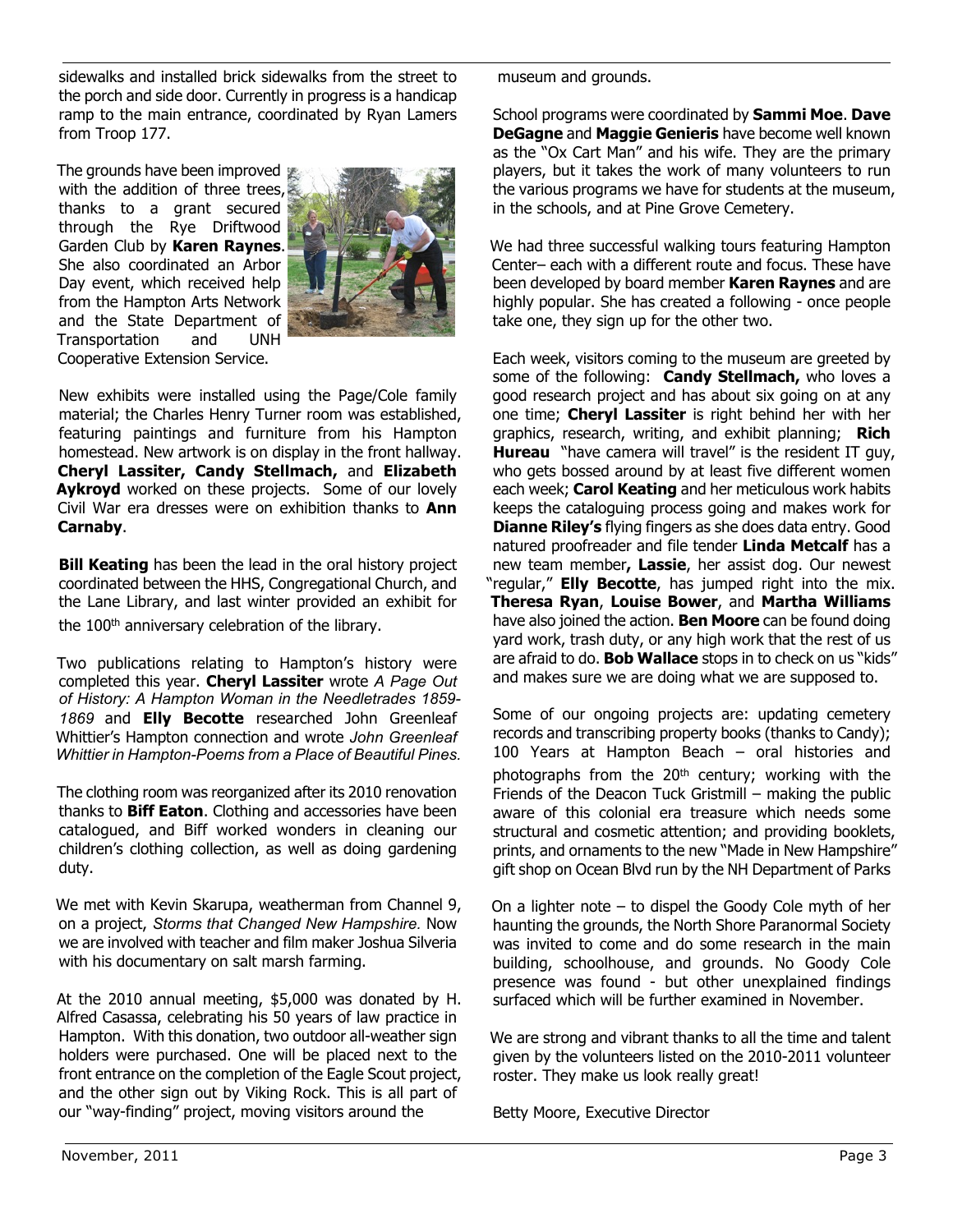## **Education Committee - Adult Programs, 2011**

The 2010 annual meeting speaker was the mystery writer Brendan DuBois. He spoke about novel writing and the use of historical research in fictional stories. Forty-five members and friends were in the audience. The Q&A was lively and all enjoyed the program.

The 2011 adult program year started with over fifty

attending Cheryl Lassiter's May presentation of a truly Hampton story, "A Page out of History: A Hampton Woman in the Needletrades, 1859-1869." Cheryl's presentation was a true storyteller's tale, filled with costumed



reenactors and a well-written script; a job well done. See page 8 for an article describing the award Cheryl won for this program.

Our second offering in June moved us up the road to the

20<sup>th</sup> century, to experience a contemporary expression of a time-honored tradition - vacationing. Jennifer Carroll-Plante presented a delightful multimedia presentation on roadside motels and cabins. The thirty or so in attendance enjoyed Jennifer's nostalgic travelogue.

On Sunday, July 10, the museum's tool man Dave DeGagne presented Tool Time with Dave in the Barn at the Tuck Museum. Dave talked about the history and use of early farm and industry tools. The over fifteen attendees came away with a greater appreciation of early hand tools and what they could produce in the hands of a talented craftsman.

At the 2011 annual meeting, Gus Reusch, historian, actor, and public speaker was our presenter. Mr. Reusch is the curator of the Whittier Homestead in Haverhill, Massachusetts. He not only talked about the poet John Greenleaf Whittier, he brought him to life.

The Hampton Oral History Committee has been hard at work mastering the challenges of audio recording. We have met those challenges and successfully recorded Ada and Russ Merrill. We captured an hour of thoughts and stories from these longtime Hamptonites. Our next 2011 interview was with Priscilla Walker, again a gem of a conversation filled with historical and personal insights. This morning we interviewed John and Pat Christensen. John has a postcard collection covering Hampton's history that is extensive and unique. Our first interview was in October, 2010 with Bud Palmer, whose memories of growing up in Blakeville, nightly baseball games, and the building of the seawall under the WPA provided both personal and historical stories of Hampton. The Committee is lining up interviewees, and plans follow-up interviews with some of those already interviewed, so there is more to come.

I conclude with a transition. I have decided to step down from my co-chair of the Education Committee so that I can devote more attention to our fledgling but growing oral history project. I enjoyed this opportunity to present programs that I believe offered insight into early Hampton and American history.

Bill Keating, Co-chair, Education Committee

# **Education Committee**

We had the opportunity to entertain classes from Centre and Marston Schools again this year. Our first grade classes enjoyed the book, "Ox Cart Man" by Donald Hall, in October. We also had the first grade class from Sacred Heart School come for the program. The children always enjoy the reading, and especially the demonstration by Dave DeGagne of many of the tools they have seen in the book. We look forward to seeing the first grade classes again this year!

The second grade classes had the traveling history trunk come to them at Centre School in November. Maggie Genieres and Betty Moore make a great team, telling the story of an ocean crossing and coming to Hampton.

Our third grade Marston students came to visit the museum and we had a few new volunteers who were terrific! The program takes the kids all around the grounds and buildings, helping them to learn about our early history, leading right into the beginnings of HHS in the "Memorial Green Society" days, and our little beach cottage of the 1940's -50's. I think the parents who come along on this field trip enjoy it as much as (if not more than) the kids! We also met them at the Pine Grove Cemetery for a quick tour.

We also joined forces with the North Hampton Historical Society volunteers to provide a history program for Mark McFarlin's North Hampton School 4th grade class. The NHHS does not have a facility to provide onsite programs for the schools, so we were happy to collaborate with them. The program went very well, and we plan to do this again.

We can always use more volunteers. If you are interested in learning more about our education programs, or are thinking about how much fun it is to interact with our young students (really, it is!!), please give Sammi or Betty a call. Sammi, 603-682-0118 or 929-0881; Betty, 926-4325, or 929-1781(museum)

Sammi Moe, Education Committee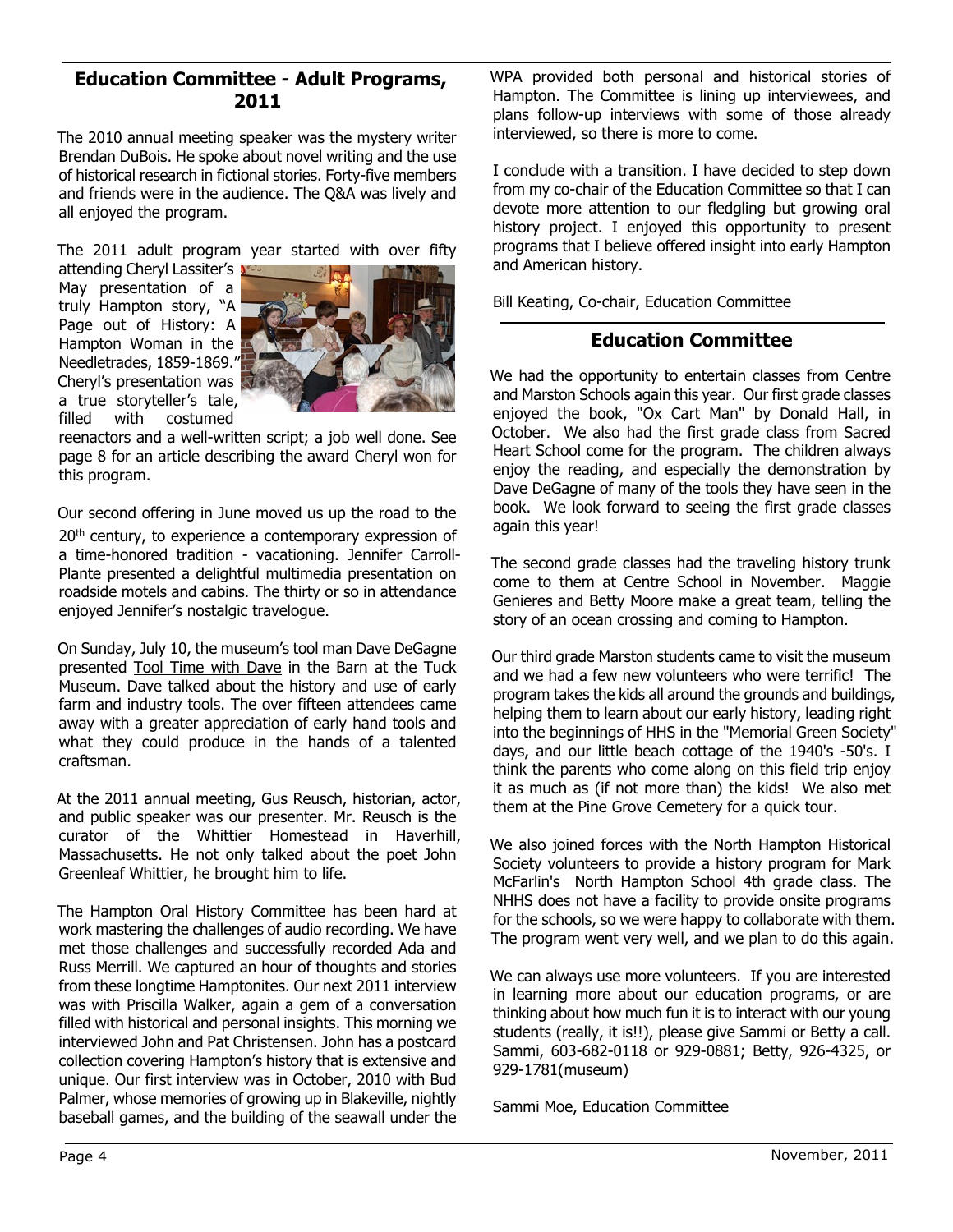# **2011 Pig Roast Report**

This year we made a few changes, but most of the duties stayed the same. First we changed the time of the event to end at 2:30. There are many of us who are there for all or most of the day and it makes for a very long day. I do not believe that that change made any difference to the participants. Everyone seemed to have enough time to eat and enjoy the entertainment. However, I felt the time change was somewhat helpful to the volunteers. Everything was cleaned up by 4:15 and the volunteers were able to relax and enjoy the rest of the day.

Also we added entertainment/games to the event in hopes of making it an even more festive day. Candy Stellmach dressed as Miss Piggy for the day and manned the games



with Betty Moore. Fun was had by all there. Fortunately the weather was perfect that day, and that helped to make the day more festive as well. I believe we achieved exactly what we wanted and made the event a fun-filled day

of good food and good friends.

I understand that we also had a record year for our 10th annual event. The ticket sales and donations were up 20% over last year and exceeded the previous high (from 2009) by \$750. Also, the people just kept coming… we usually serve 250 meals and we cut it off there. This year the pig was cooked just right and we had an abundance of meat, and we were able to sell 50 more tickets and 300 meals were served. Per usual, local restaurants and businesses were very generous with us, and lots of compliments came back to us on the food and the portions.

The silent auction and buy-it-now table also set a new record at \$3491. This was \$500 higher than last year, which held the previous record. Also the 50/50 set another record, which ended up getting a total of \$389 for the museum. Thank you Rick for selling that day; we know you were sick, but you persevered and broke your record from last year. Also, thank you Elizabeth for helping him with that and the name tags. This year we added special Pig Roast name tags and I think it was great that people could recognize who was who at the event….

So the overall gross for the day was \$10,900. This was better than the number from 2010 by \$1,500. At this time I do not have a net figure but I am sure by now there is one.

Overall, I think the Pig Roast went great this year….I did get a few comments that I have added to my list not to forget when preparing for next year's Pig Roast but overall I think that the group of volunteers has a handle on what

needs to be done and does it. We had the addition of Ken Lobdell as our Breakdown/Clean Up Chairman and Karen Raynes as our Food Chairman, with help from Liz Premo. These volunteers were new to these jobs, but got right into the swing of it, most likely because of the help and guidance of other seasoned volunteers at the event.

There are too many names to repeat here that helped out

at the event, so just know that I mean you when talking about my next sentence….. I want to say it is a great group of people that help each other out and that is why this event was and is so successful. So credit goes



to all for the success of this event. Next year we will be looking for someone to take over the duties of the ticket sales, so if anyone is interested in that please let me know, so we can get going on that and have yet another successful event next year.

Dyana Martin

## **Hampton Arts Network**

The Hampton Arts Network was established to "Promote the Arts & Artists in Hampton." Only two years old, this organization, of over 90 members, has sponsored two successful Art Walks, participated in the Hampton Historical Society's Arbor Day event, and the Old Gristmill's "En Plein Air" event, plus organizes and displays members' art in the Hampton Town Hall, Me & Ollie's Cafe, Marelli's Market, & the Hampton Chamber of Commerce.

HAN will continue to partner with Hampton community organizations with the goal of developing good will and community spirit through the arts. Access the HAN monthly newsletter at hamptonartsnetwork.org or contact us at hanmembership@gmail.com.

#### **Mission**

The mission of the Hampton Historical Society is to increase public knowledge and understanding of the history and cultural heritage of the town of Hampton, New Hampshire, from its earliest inhabitants to the present generation. We will communicate that history through an active museum, educational programs, and a resource library.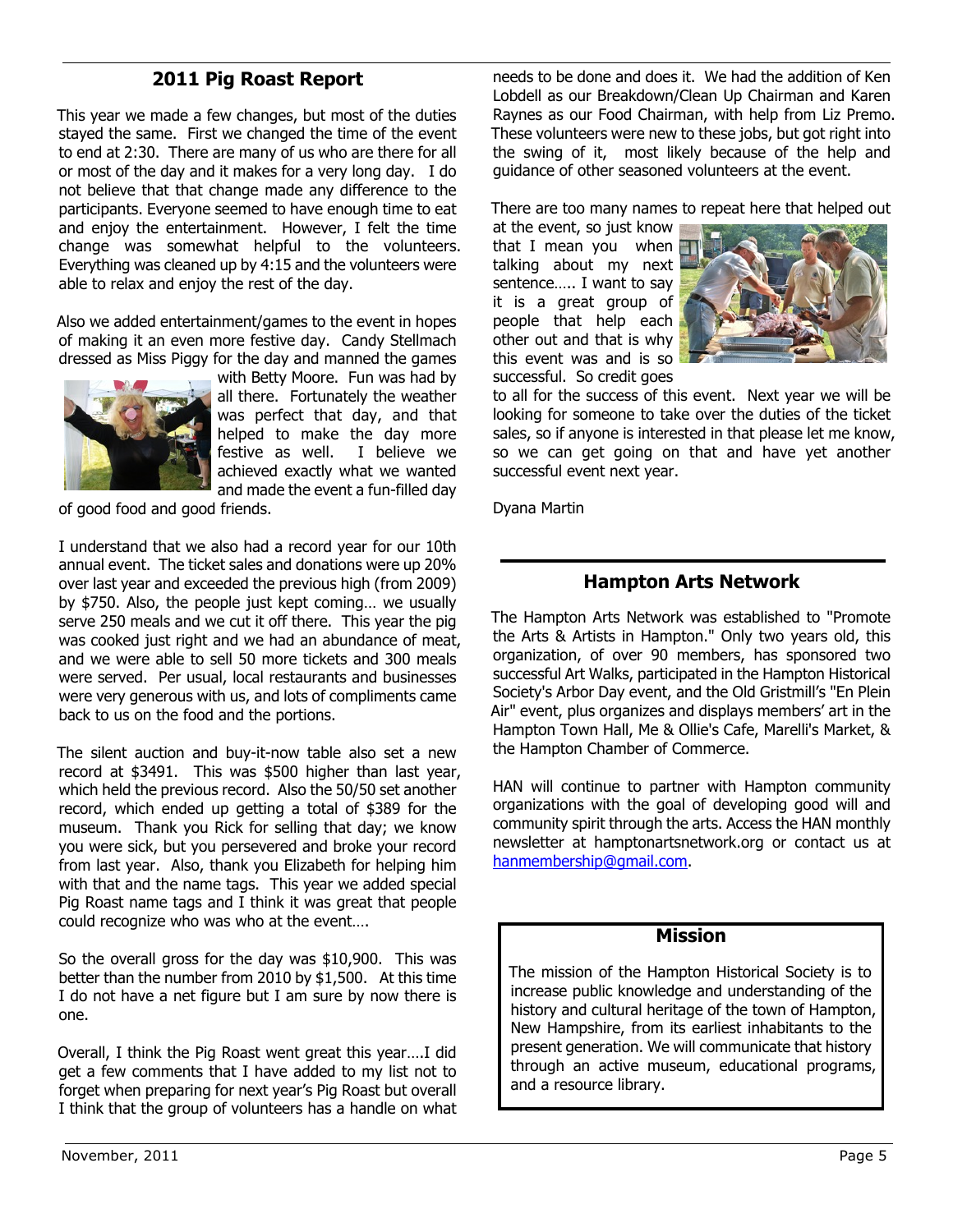# **Board of Trustees**

| President |  |
|-----------|--|
| Vice Pres |  |
| Secretary |  |
| Treasurer |  |

Ben Moore Candy Stellmach Sammi Moe Bob Dennett

#### **Trustees**

Elizabeth Aykroyd Dave DeGagne Rick Griffin Rich Hureau Bill Keating Ken Lobdell Dyana Martin Mark McFarlin Linda Metcalf Liz Premo Karen Raynes



Tree-huggers!

## Elly Becotte Rich Hureau Bill Keating

# **2010 - 2011 Volunteers**

# **Over 100 Hours**

Carol Keating Cheryl Lassiter Ben Moore

# **25 - 100 Hours**

**Other Volunteers**

Elizabeth Aykroyd Doug Aykroyd Catherine Fletcher Dave DeGagne Bob Dennett Bud DesRochers

Judy Ashenden Fred Ashenden Ginny Bridge Louise Bower Agnes Brown Sheree Brown Sandy Buck Sharon Buck Ann Carnaby Janet Caylor Christine Dargie Janice Deibert John Deibert Margaret Dennett Ryan Dennett Bud DesRochers Lois DesRochers

Biff Grafton Ken Lobdell Dyana Martin Sammi Moe Jason Moore Cliff Pratt

Betty Moore Karen Raynes Candice Stellmach

Kate Pratt Liz Premo Diane Riley Theresa Ryan Bob Wallace Martha Williams

Susan Erwin Bob Fuller Maggie Genieres Rick Griffin Amy Hansen Whit Hansen Ann Hansen Deb Knowlton Dennis Kepner Susan Kepner Sue Launi Larry Marsolais Marie Matthews Ada Merrill Russ Merrill Dick Millette Jim Metcalf

Ken Mooney Kate Portrie Mike Portrie Chet Riley Marilyn Rishkofski Christine Reusch Gloria Robinson Sam Robinson Dann Shaw Jean Shaw Jim Stellmach Nancy Stiles Sandy Taube Priscilla Triggs-Thoen Skip Webb Liz Webster

# **Strategic Planning Committee**

In February, the Strategic Planning Committee was asked by the president to consider the space requirements for the activities of the Tuck Museum and the Historical Society. Over the next three months, several meetings were held to look at our present and future needs. The discussions during the meetings were wide-ranging and covered every aspect of the life of the Society, from administrative functions to exhibits, research, programs, and storage. We considered not only the possible addition of new space, but also the rearrangement of the space we are presently using.

Although we agreed that while we can house the museum and all the Society's activities at present, the committee could foresee that, not far in the future, we will need more room for administrative work, research/library/technology functions, and, critically, for proper storage of the collections. Knowing that a capital campaign will be necessary to provide funds for an addition, the committee recommended to the Board that it begin to plan such a campaign, with a goal of occupying the new space within five years.

The 2011 Strategic Planning Committee consisted of Elizabeth Aykroyd, Chair, Rich Hureau, Bill Keating, Ken Lobdell, Sammi Moe, Ben Moore, Betty Moore, Karen Raynes, Candy Stellmach, and Martha Williams.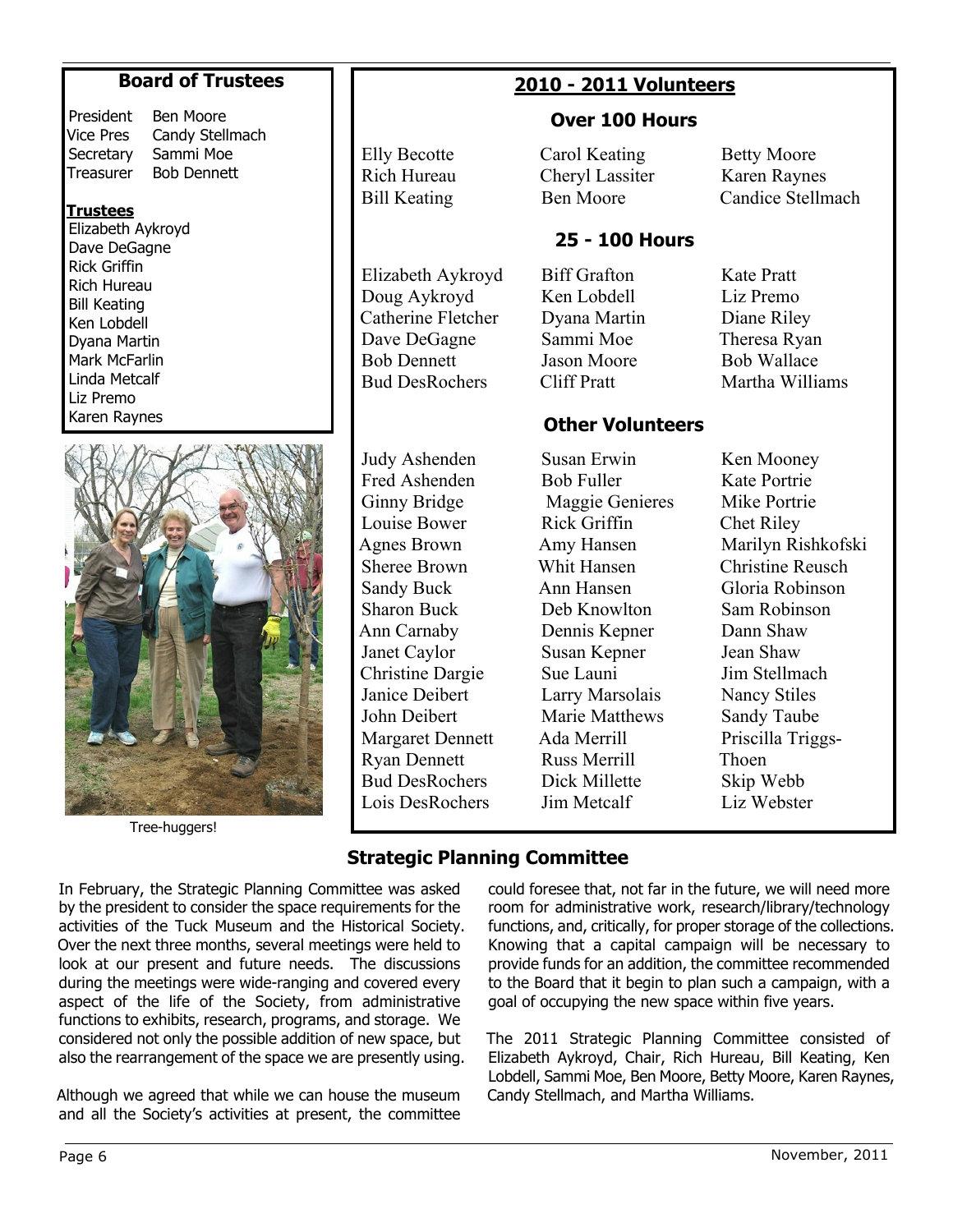# **Communications Committee**

The job of the Communications Committee is to keep the public informed about the activities of the HHS. The primary mechanism to do this is the website. Therefore, our main responsibility is to keep the website up-to-date, which was done throughout the year. For example: changes to the Home page showing our Civil War dresses now on display; pictures of the newly organized Leavitt Barn; changes to the Charles Henry Turner pages with larger images and a shot of the new Turner Room in the Tuck Museum. Paypal online buying of several more museum shop items was added.

The HHS newsletter was published in March and July, and email reminders of all events were sent to all HHS members enrolled in the email system, To add your email address to this system, send an email to:

info@hamptonhistoricalsociety.org .

HHS also joined Facebook. There is a link on the website's Home page to the Facebook page. You do not have to be a member of Facebook to view the HHS Facebook pages. Also, Betty Moore has established a blog called "History Happens," which also has a link on the website's Home page.

Rich Hureau

# **Business Members**

We thank the following business members for their support of the Society:

234 Lafayette Road Realty LLC Eccentric Hair The 401 Tavern, LLC The Galley Hatch Restaurant Hampton Police Association, Inc Kingfish Trolley Lines, LLC Lamie's Inn & The Old Salt Restaurant Mackensen & Company Inc. Neville & Associates Financial Services Northeast Auctions Preston Real Estate The Provident Bank Remick & Gendron Funeral Home-**Crematory** Seabrook Station Seacoast Florist, Inc Tobey & Merrill Insurance Law Offices of William Trafidlo Unitil Corporation

# **Help Conserve the Batchelder Farm on Exeter Road in Hampton**

For generations, Hampton residents and visitors have enjoyed the natural beauty, wildlife, and agricultural value of the Batchelder Farm on Exeter Road (Route 27). The Southeast Land Trust of New Hampshire, in partnership with the Town of Hampton, is working to permanently conserve this beautiful farm through the purchase of conservation easements.

The Batchelder Farm's distinctive landscape has been and remains a noteworthy part of Hampton history. The farm is owned by members of the Batchelder family, descendants of Rev. Stephen Bachiler, who founded the town of Hampton in 1638-9. The family and the property are integral parts of Hampton's history.

In addition to its scenic beauty, the land holds many important distinctions. It is one of the largest undeveloped parcels remaining in Hampton. It is comprised of 120+/ acres including 45+/- acres of active hay fields. It is recognized by the New Hampshire Wildlife Action Plan as containing the "Highest Quality Habitat" in the region. It has prime, statewide, and locally important agricultural soils which are important for ensuring land remains available for locally grown foods. A significant portion of the land (68 acres) lies within the Taylor River conservation focus area, identified in the Land Conservation Plan (LCP) for New Hampshire's Coastal Watersheds because of its key role in maintaining clean water, productive forests, important wildlife habitats, and recreational opportunities.

The protection of the Batchelder Farm will prohibit development, protect the natural resources and allow continued public access for recreation such as hiking, hunting, birding, cross- country skiing and snowshoeing. The conservation easements, held by the Southeast Land Trust, are permanent and will remain in place even if the land is sold in the future.

The community effort to raise the funds for Batchelder Farm has been strong with nearly 90% of the funding already secured. The Southeast Lands Trust is working to raise the remaining \$99,000 by the end of 2011. You may make a make a tax-deductible contribution to protect the Batchelder Farm by going to www.seltnh.org or send a check payable to "Southeast Land Trust" with "Batchelder Farm" written in the memo field. For more details please contact Brian Hart, Executive Director, at 603 778-6088.